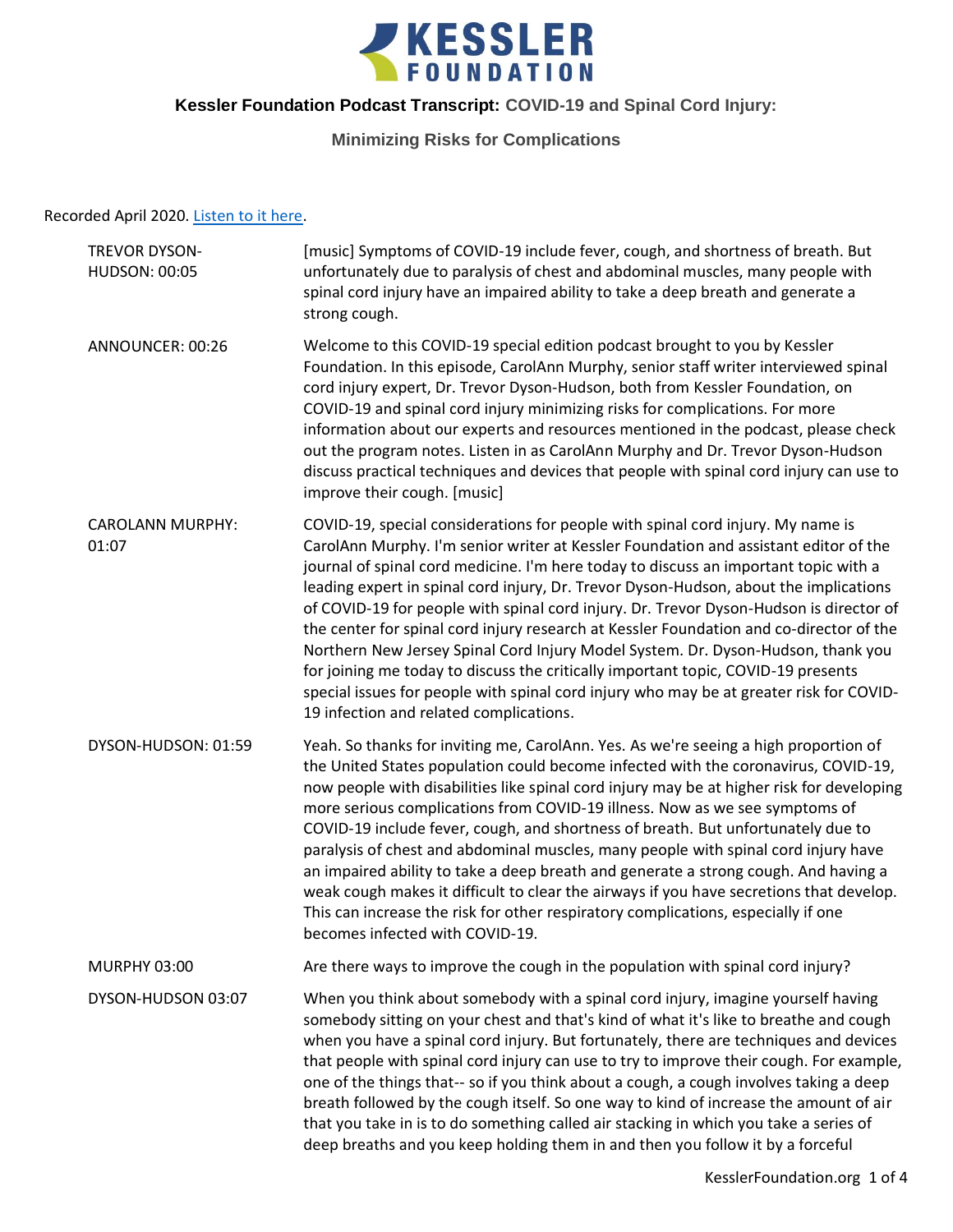

**Minimizing Risks for Complications**

|                     | cough. Now as I said, it can be challenging for people with spinal cord injury who lack<br>kind of a rib and abdominal muscles to generate that strong cough. So often what we<br>can do is provide a manually assisted cough in which a force is applied to a person's<br>abdomen or belly while they try coughing. Think about it kind of like a Heimlich<br>Maneuver but from the front. So as the person's starting to cough, you're pushing on<br>the abdomen. Now if a person really has difficulty, then there is a machine, a cough<br>assist machine, that can be used and what this machine does is it uses a face mask<br>and the face mask provides a deep breath in with a pause followed by a suctioning as<br>the person is coughing. So think of it as really kind of a fancy vacuum blowing air into<br>the lungs and then sucking it out.                                                                                                                                                                                                                                                                                                                                                                                                                                                                                                                                                                                                                                    |
|---------------------|------------------------------------------------------------------------------------------------------------------------------------------------------------------------------------------------------------------------------------------------------------------------------------------------------------------------------------------------------------------------------------------------------------------------------------------------------------------------------------------------------------------------------------------------------------------------------------------------------------------------------------------------------------------------------------------------------------------------------------------------------------------------------------------------------------------------------------------------------------------------------------------------------------------------------------------------------------------------------------------------------------------------------------------------------------------------------------------------------------------------------------------------------------------------------------------------------------------------------------------------------------------------------------------------------------------------------------------------------------------------------------------------------------------------------------------------------------------------------------------------|
| DYSON-HUDSON 04:57  | And the idea is to clear the thick secretions, the mucus that can get in your lungs that<br>normally an able-body-person might be able to clear easily but a person with spinal<br>cord injury will have a more difficult time. You can see examples of these techniques<br>on our website, actually me performing these techniques with a licensed respiratory<br>therapist, either on the Kessler Foundation Youtube page or on the Kessler<br>Foundation website.                                                                                                                                                                                                                                                                                                                                                                                                                                                                                                                                                                                                                                                                                                                                                                                                                                                                                                                                                                                                                           |
| <b>MURPHY 05:31</b> | Thank you Dr. Dyson-Hudson. These are very useful tips for individuals as well as<br>healthcare providers and caregivers. People with spinal cord injury also often rely on<br>assistance with their personal care, home care attendance. These are challenging<br>times for people relying on that type of personnel. Can you address those issues?                                                                                                                                                                                                                                                                                                                                                                                                                                                                                                                                                                                                                                                                                                                                                                                                                                                                                                                                                                                                                                                                                                                                           |
| ANNOUNCER: 05:59    | Sure. So yeah, as you pointed out, many people with spinal cord injury, some rely on<br>home care. And so this poses challenges in a couple different ways. So for one, we are<br>all trying to stay at home and isolate ourselves from others outside. And so when you<br>have a home care assistant, you may have somebody who's coming from the outside<br>into your house on a repeated basis. And that person, they themselves have been<br>exposed to the outside. So it's important that you have this person wash their hands<br>when they come and use hand-- or hand sanitizer prior to touching or feeding you.<br>And that throughout the day, that they regularly clean and wash their hands using<br>either soap or hand sanitizer. The other thing is to just regularly clean, sanitize, and<br>disinfect any surfaces that that person or you were touching in the home. And then<br>you may even want to consider having your attendant take extra steps such as<br>wearing a mask or you yourself wearing a mask. The guideline still are uncertain<br>about wearing masks, although it seems to be leaning towards the fact that it is just<br>safer all around to wear a mask to either prevent other-- or to protect others or<br>protect yourself. So that's one issue. The other issue is that as a person with a spinal<br>cord injury, if you're relying on somebody for assistance and that individual can't<br>come to assist you, then you're stuck, you're alone. |
| DYSON-HUDSON 07:48  | So if possible what you want to try to do is make sure that you have adequate backup.<br>If you're lucky enough, there are backup caregivers through the agency but the<br>agencies themselves may be taxed at this time, whether they're providing more<br>assistance to people or their own staff are becoming sick or don't want to work or<br>have to take care of their children. These are difficult times. So it's important to<br>ensure that you have backup. So at least maybe an emergency backup like a friend or<br>a family member that can at least come and provide assistance if, for some reason,<br>KesslerFoundation.org 2 of 4                                                                                                                                                                                                                                                                                                                                                                                                                                                                                                                                                                                                                                                                                                                                                                                                                                            |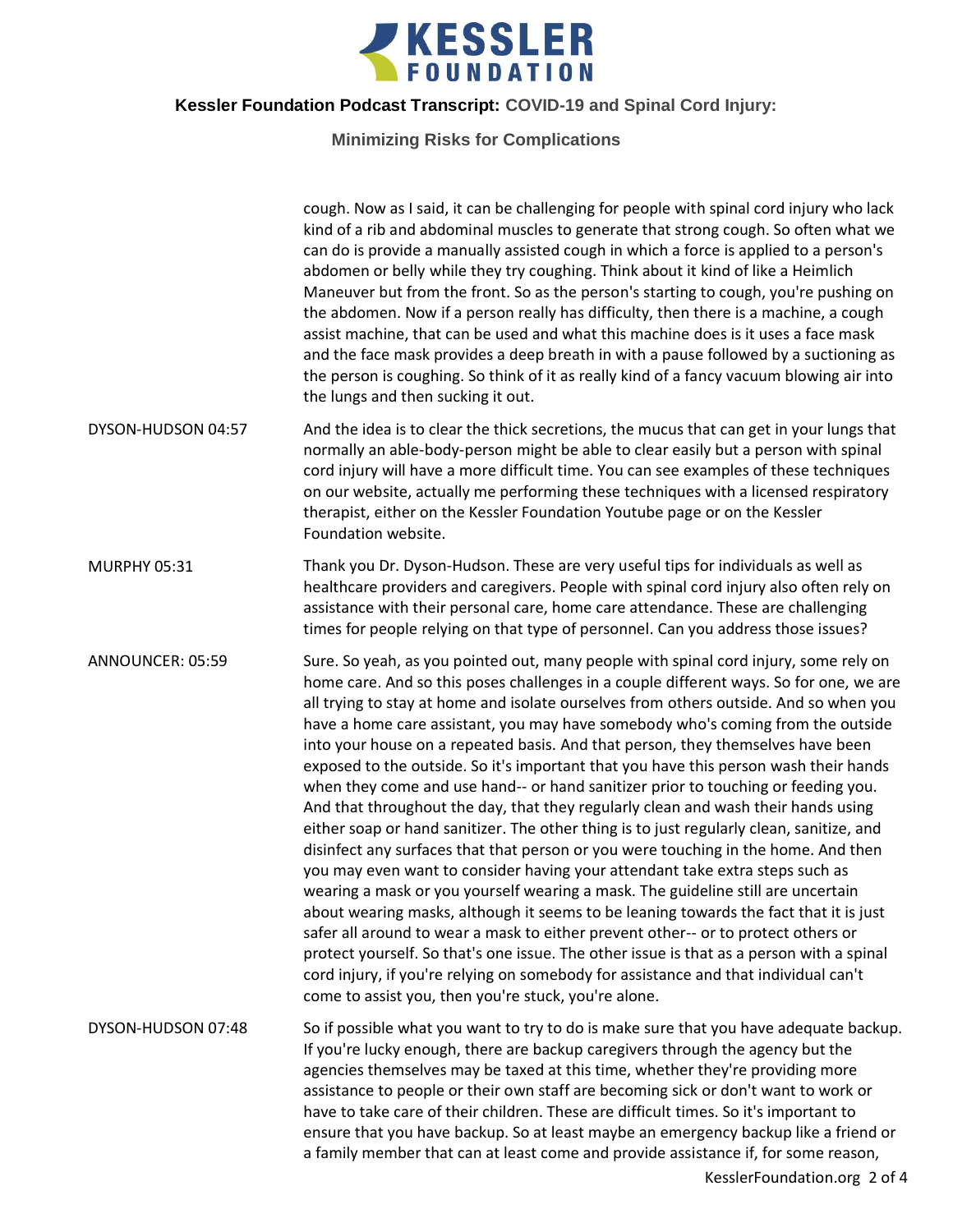

**Minimizing Risks for Complications**

|                     | your attendant doesn't or can't show up for work that day. Other things that are<br>important are to stock up on medical supplies, medications. I hear that it's getting<br>more and more difficult for people to get gloves, latex gloves which is making it<br>challenging for people with spinal cord injury and those who care for them when they<br>do some bowel and bladder management. So these are certainly some problems that<br>come up that are unique to people with spinal cord injury.                                                                                                                                                                                                                                                                                                                                                                                                                                                                                                                                                                                                                                    |
|---------------------|-------------------------------------------------------------------------------------------------------------------------------------------------------------------------------------------------------------------------------------------------------------------------------------------------------------------------------------------------------------------------------------------------------------------------------------------------------------------------------------------------------------------------------------------------------------------------------------------------------------------------------------------------------------------------------------------------------------------------------------------------------------------------------------------------------------------------------------------------------------------------------------------------------------------------------------------------------------------------------------------------------------------------------------------------------------------------------------------------------------------------------------------|
| MURPHY 09:03        | Thank you. Very interesting. As you say, very challenging times for people with<br>disabilities. What are some other considerations for people with spinal cord injury? Is<br>there anything else you'd like to mention that would be helpful?                                                                                                                                                                                                                                                                                                                                                                                                                                                                                                                                                                                                                                                                                                                                                                                                                                                                                            |
| DYSON-HUDSON 09:19  | Yeah. So finally, one of the most challenging things is we will see that one of the steps<br>people can take is to-- it's important to, one, clean your hands, wash your hands with<br>soap and, or hand sanitizer, and to do that for 20 seconds. For somebody with<br>impaired hand function due to spinal cord injury, it could be challenging to wash your<br>own hands. So you need assistance. And then the other thing that we're suppose to<br>do is regularly clean surfaces that we may have come in contact with. And so for a<br>wheelchair-using person with spinal cord injury, that can be very challenging because<br>there's your wheels, there's your push rims, there's the arm rest if you have them,<br>and trying to clean a surface like that that's rolling over the ground, that's coming into<br>contact with all kinds of things is very challenging. You can try to wipe down your<br>push rims, try to avoid pushing off of your tires when you propel your wheelchair. But<br>at the end of the day, all you can do is the best you can, so.                                                                |
| <b>MURPHY 10:37</b> | Well, thank you. These are issues that we don't ordinarily think about under normal<br>circumstances. Certainly challenging times for all of us but specially for those with<br>spinal cord injury. How can people with spinal cord injury prevent infection? Do you<br>have any particular tips for people with spinal cord injury?                                                                                                                                                                                                                                                                                                                                                                                                                                                                                                                                                                                                                                                                                                                                                                                                      |
| DYSON-HUDSON 11:03  | Only just to follow the guidelines that people are putting out. Certainly we now know<br>that it spreads by contact from person to person and through respiratory droplets<br>produced when an infected person coughs or sneezes. So it's important if you can to<br>try to maintain your distance. Avoid people within kind of a six foot radio and to just<br>take those precautions. As I said, try to clean your hands often if you can with soap or<br>hand sanitizer, try to minimize the amount of contact you have with outside people<br>and, again, within reason. Certainly if you have home attendants, you need those<br>individuals to come into your home. Obviously, if you're sick, then you should stay<br>home and that in itself creates challenges because you now have people who have to<br>come into your home to provide care to you. So I think one of the most important<br>things is if you have any questions, reach out to your healthcare provider for<br>assistance. Please, log in to our web page for more information. And hopefully these<br>things are assistance to people with spinal cord injury. |
| <b>MURPHY 12:39</b> | Well, clearly, COVID-19 presents special challenges for people with spinal cord injury.<br>Dr. Dyson-Hudson, we thank you for this most valuable perspective on these<br>challenges and how people with spinal cord injury and their caregivers can maintain<br>their health through these difficult times.                                                                                                                                                                                                                                                                                                                                                                                                                                                                                                                                                                                                                                                                                                                                                                                                                               |